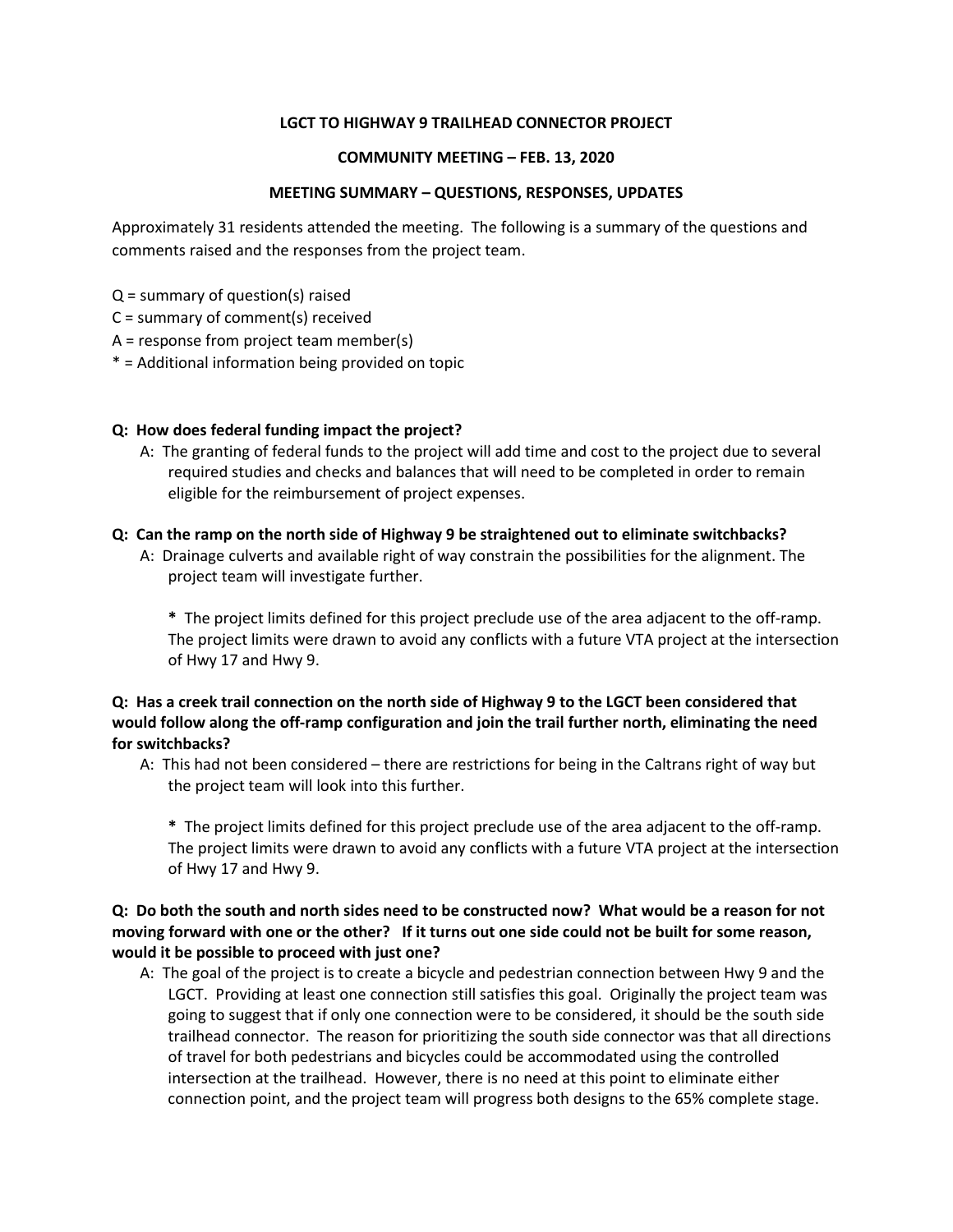**\*** With both ramps designed fully, the project would be a more complete project and is therefore expected to be more competitive for construction grant funding opportunities. At the final approval stage, Council may wish to consider options for phasing the project, bidding one side as an additive alternate, or moving forward with only one connector.

# **Q: Hwy 17 SB off-ramp pedestrian crossing at Hwy 9 is unsafe now and this project will be intensifying the ped / bike traffic at this location. What will be done to make this crossing safer?**

- A: VTA does have a plan for future Hwy 17 / Hwy 9 interchange modifications which is anticipated to address the safety of the pedestrian and bicycle crossings of the Hwy 17 off-ramps. This project is in the very early stages and is likely to be 7 to 10 years out. Additional back and forth during the discussion brought up the clearing of vegetation to increase sight distance and how quickly that vegetation grew back.
- \* The project team will continue to investigate modifications that can be made to the north side trailhead access point on Hwy 9 to improve the safety for pedestrians and bicyclists to access and egress from this trailhead point. Improvements for pedestrians and bicyclists crossing at the SB Hwy 17 off-ramp will be addressed with the future VTA project.

#### **C: A drawing is needed of both ramps to show sight lines between both proposed trail entry points.**

**\*** For the 65% design presentation, the project team will develop a plan showing both new trail access points and will demonstrate how adequate sight distance is to be provided.

# **Q: The current south side connector alignment pushes away from the slope of the Hwy 9 embankment; resulting in more earthwork than if the connector was constructed along the embankment. Why not keep the trail closer to Hwy 9?**

A: The trail alignment was moved away from the slope and further away from Hwy 9 in order to preserve trees, reduce necessary retaining wall heights, and to create a more pleasant user experience by increasing the distance from Hwy 9. The current proposal also eliminates switchbacks that would need to be used if the trail hugged the embankment slope.

## **C: One resident claimed the trees in the area are scrub only and not worth saving; other residents liked the trees.**

# **Q: Can new trees be planted to replace the ones being removed? Can more trees be added to the south side to provide screening from the homes on Boyer Lane? Tree types better suited to the area should be chosen (not eucalyptus).**

A: It is likely tree replacements will be included with the project. Further information on this will be available as the design progresses.

#### **Q: Is north connector ADA compliant?**

A: Yes. All new improvements must meet ADA requirements, which is also the Town's policy.

# **C: All accesses to the creek trail should be made ADA compliant, as the ADA population will continue to grow. Compliance with ADA also helps the senior citizen population**.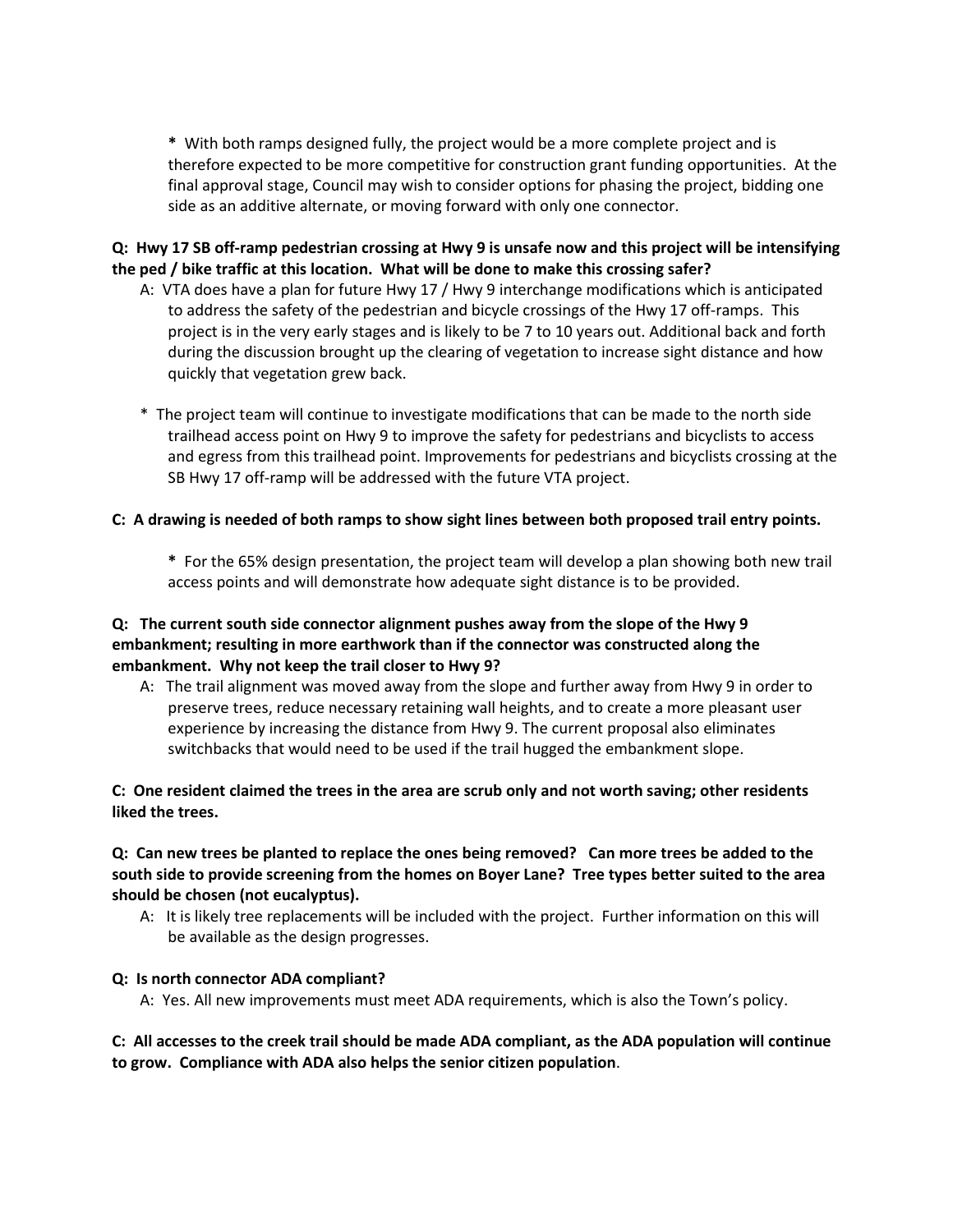# **Q: During construction, how long will LG Creek Trail access via the impromptu dirt pathway on the north side of Hwy 9 be denied?**

A: It is likely the entire area around the new connector on the north side of Highway 9 will be a construction zone, and access to the area would be restricted while the area is under construction. The design team will look further into the need for specific construction phasing requirements as the project develops.

## **Q: Would the connector on the south side be constructed first?**

A: Project phasing has not been determined at this stage of design. As the design progresses and construction requirements are better understood, phasing will be considered.

# **Q: For the south side connector, will there be any type of visual barrier proposed to create privacy for Boyer Ln residents?**

A: That topic needs more exploration. Questioner was asked for additional thoughts: Chain link and private fences exist today. Anything is an improvement. Low ramp is better than high. Resident indicated that fixing the holes in the existing fencing would be desirable in order to keep trail users and others from encroaching onto private property along Boyer Lane.

# **Q: The proposed location for the trailhead on the north side of Hwy 9 is dangerous for peds and bicyclists. Poor sight distance and fast-moving vehicles on Hwy 9 and from the SB Hwy 17 off-ramp are a dangerous mix. Put the connector ramp at a wider section of sidewalk or move to a better location.**

A: Acknowledged the potential for conflict and that the issue needs to be addressed further.

# **Q: On trail level, the north side connector meets LG Creek Trail at a blind spot. A large tree blocks sight.**

A: Connection from the proposed north ramp to the LGCT has been placed further north from where the existing informal trail joins the LGCT and moves it further away from the large tree, providing better sight distance for this connection.

#### **Q: Can the north side connector be non-ADA compliant?**

A: No. Both connectors must be ADA compliant per federal regulations and also per Town policy.

## **C: A proponent of the adaptive community clarified that ADA compliance is not just for physically disabled. It is also for the elderly and special needs community as well.**

- **Q: Can stairs be provided at either or both locations in addition to ADA compliant ramps?** A: This was not included in the project due to budget and space constraints.
- **Q: Can the existing LGCT trail be widened at the new connection points? Especially at the location where the north side access meets the trail? The additional width is desired to allow more room for bicycles to maneuver around pedestrians.**

A: Team will explore options as design progresses.

# **Q: Can trail be widened under bridge?**

A: Team will explore these options as design progresses.

**Q: Are there any opportunities for trail volunteers?**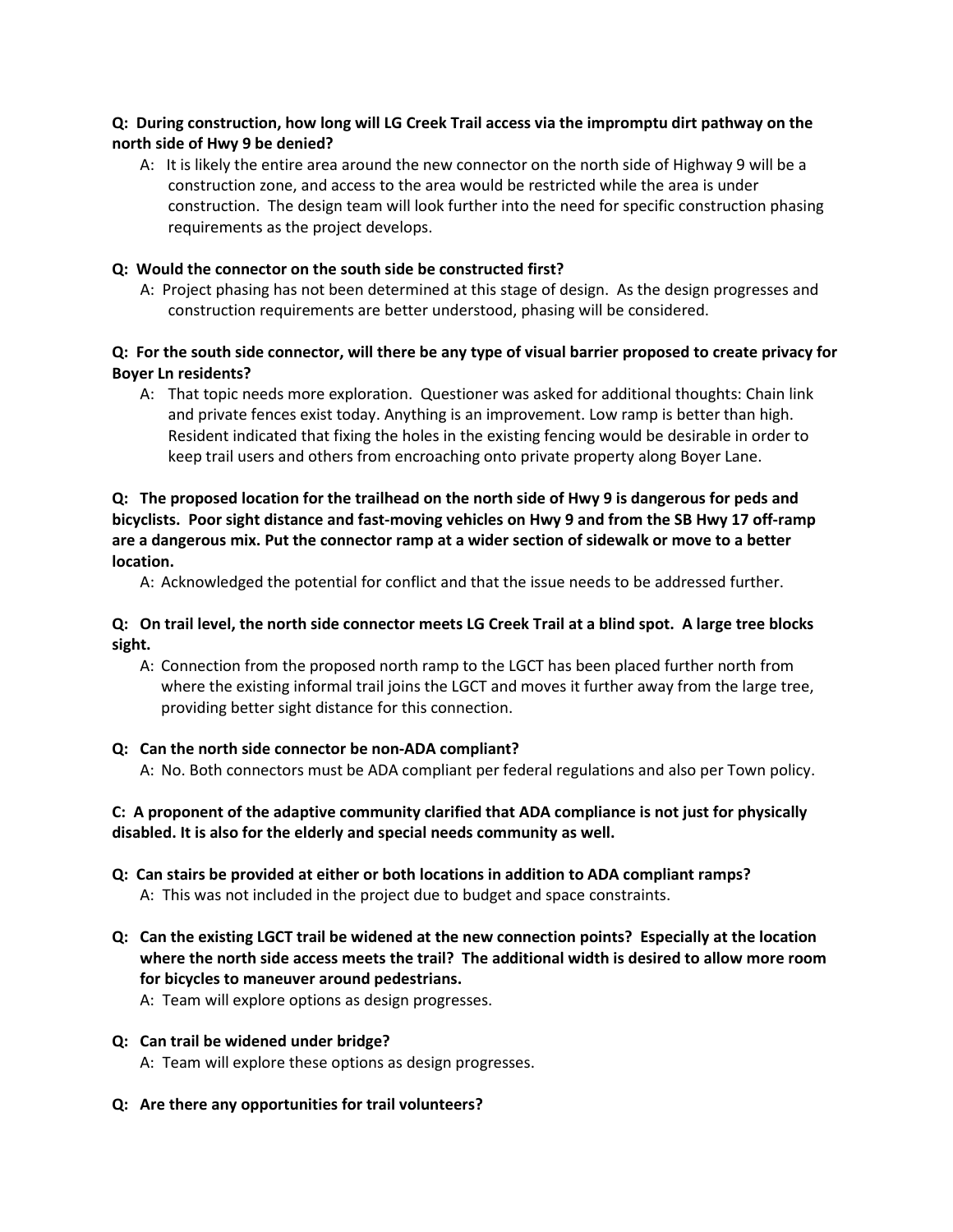A: Yes. One person wants to volunteer as representative of Adaptive community.

**\*** For volunteer opportunities, please check the Town's website at [www.losgatosca.gov/2416/Volunteer-Opportunities](http://www.losgatosca.gov/2416)

**Q: Where can I find more information on the Hwy 17 / Hwy 9 interchange modifications and the proposed timing of that project?**

A: Team will explore and post information on project website.

**\*** VTA is in the process of selecting a consultant and public information on the project is not currently available on-line. When VTA project information becomes available, the project team will post the link to that information.

**Q: The project boards for the two Bridge Types show deck options for wood or concrete? Is that a choice that we should give input on? The speaker expressed their opinion that the smooth concrete decking is better - it would be quieter, better for wheelchairs, and would not have tripping hazards like the wood decking.** 

A: Concrete typically has lower long-term maintenance costs. The attendees were asked to please place dot on board to vote for the preferred deck material as well as bridge style choice.

**\*** The Keystone truss and concrete decking received the most dots on the boards.

#### **Q: Is one of the bridge choices similar to the bridge south of Miles Ave?**

- A: Yes, the "Connector" type pre-fabricated bridge is pretty similar to the one installed south of Miles.
- **Q: Was a new trail and bridge along the north side of Hwy 9, similar to the one being proposed on the south side, ever considered?**

A: Yes. A connector from Woodland / Wraight to the LGCT was considered. This alignment was not pursued due to proximity of that alignment to existing private property /back yards, and impacts on existing trees and vegetation.

#### **Q: Can the access/egress from the north side connector at Highway 9 be moved closer to the bridge where the sidewalk is wider?**

A: The project team will investigate the access/egress from the north side of Highway 9 and consider options for moving the trailhead/access point closer to the bridge.

# **Q: There was a suggestion to place a prefabricated bridge at the same elevation as the Hwy 9 overcrossing on the south side of Hwy 9 and ramp it down to meet the Los Gatos Trail easterly of the existing trail.**

A: An alignment of this nature could potentially conflict with PG&E sub-station area.

**\*** To clarify further, the current project area has been defined and does include the area on the southeast side of the Hwy 9 overcrossing. The current project would not allow construction in this area. Additionally, a pedestrian/bicycle bridge at the same elevation as Hwy 9 would require a much longer and therefore expensive structure and the ramp down to the existing